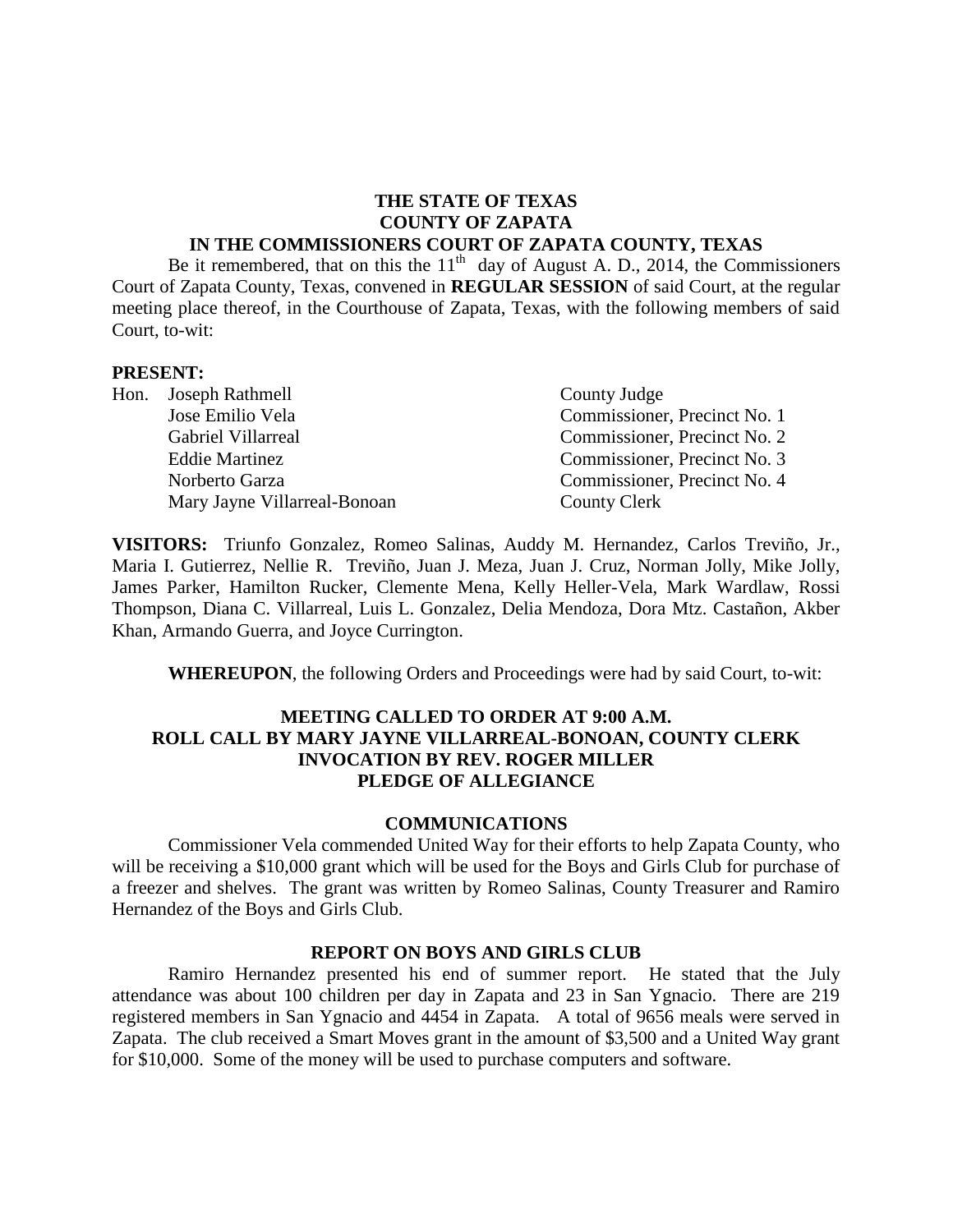### **ORDER APPROVING INVOICES**

Motion was made by Commissioner Vela, seconded by Commissioner Garza, to approve invoices as presented by Triunfo Gonzalez, County Auditor, with the exception of refunds to Hawk Oil Field Service on page 13.

The above motion, being put to a vote, was approved by the affirmative vote of all members of the Court.

## **ORDER APPROVING TREASURER'S REPORT**

Motion was made by Commissioner Garza, seconded by Commissioner Martinez, to approve Treasurer's report as presented by Hon. Romeo Salinas, County Treasurer.

The above motion, being put to a vote, was approved by the affirmative vote of all members of the Court.

## **ORDER APPROVING CHECKS ISSUED**

Motion was made by Commissioner Martinez, seconded by Commissioner Garza, to approve checks issued as requested by Hon. Romeo Salinas, County Treasurer.

The above motion, being put to a vote, was approved by the affirmative vote of all members of the Court.

## **REPORT BY LUIS L. GONZALEZ, COUNTY TAX ASSESSOR / COLLECTOR**

Mr. Gonzalez reported \$12,947.75 collected from Hotel Motel Tax, \$139,206.83 has been collected in total for this fiscal year and \$118,268.99 in tax collections for a total of 92%.

## **ORDER TO TABLE REQUEST BY JUDGE RATHMELL TO CHANGE HOURS OF OPERATION AT ZAPATA COUNTY LANDFILL**

Motion was made by Commissioner Martinez, seconded by Commissioner Villarreal, to table request by Judge Rathmell regarding the review and change of hours of operation at the Zapata County Landfill.

The above motion, being put to a vote, was approved by the affirmative vote of all members of the Court.

## **ORDER APPROVING PAYMENT OF INVOICE FROM BEXAR GRAPHICS FOR TOTAL AMOUNT OF \$3,916.00 FOR PURCHASE OF RECORDING PAPER TO BE PAID OUT OF RECORDS MANAGEMENT / PRESERVATION FUND**

Motion was made Commissioner Villarreal, seconded by Commissioner Garza, to approve payment of invoice from Bexar Graphics in the total amount of \$3,916.00 for the purchase of 50 reams of recording paper to be paid out of the Records Management / Preservation Fund as requested by Hon. Mary Jayne Villarreal-Bonoan, County Clerk.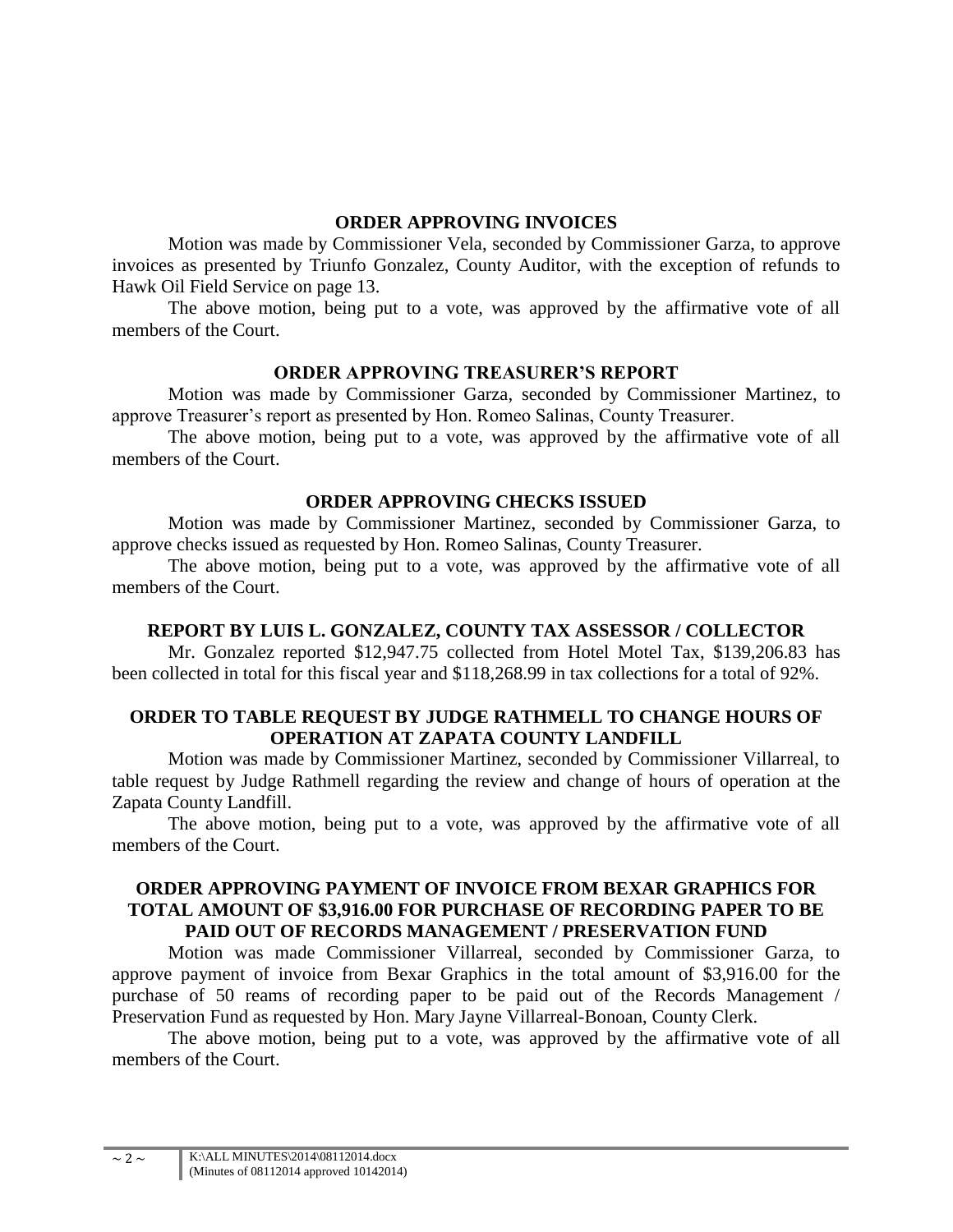## **ORDER APPROVING PAYMENT OF INVOICE FROM ACS FOR TOTAL AMOUNT OF \$450 FOR INSTALLATION AND TRAINING OF OFFICES ON EXISTING SYSTEM**

Motion was made by Commissioner Garza, seconded by Commissioner Villarreal, to approve payment of invoice from ACS in the amount of \$450.00 for installing and training of office on existing system (foreclosures, death and military), including making available on the web and adding cash station to process credit cards for Maroon System, to be paid out of the Records Management / Preservation Fund as requested by Hon. Mary Jayne Villarreal-Bonoan, County Clerk.

The above motion, being put to a vote, was approved by the affirmative vote of all members of the Court.

## **ORDER APPROVING PAYMENT OF INVOICE FROM ACS FOR SCANNING BIRTH AND DEATH RECORDS ON SITE AND INDEXING AND UPLOADING RECORDS ONTO SYSTEM**

Motion was made by Commissioner Villarreal, seconded by Commissioner Martinez, to approve payment of invoice from ACS in an amount not to exceed \$28,600.00 for scanning birth and death records on site, indexing and uploading records onto system, including making available on the web, to be paid out of Records Management / Preservation Fund as requested by Hon. Mary Jayne Villarreal-Bonoan, County Clerk.

The above motion, being put to a vote, was approved by the affirmative vote of all members of the Court.

## **APPROVAL OF ORDER BY BOARD OF TRUSTEES OF ZAPATA COUNTY INDEPENDENT SCHOOL DISTRICT CALLING FOR ELECTION TO BE HELD NOVEMBER 4, 2014 FOR PURPOSE OF ELECTING THREE TRUSTEES**

Motion was made by Commissioner Martinez, seconded by Commissioner Garza, to approve an order by the Board of Trustees of Zapata County Independent School District calling for an election to be held November 4, 2014 for the purpose of electing three (3) trustees as requested by Hon. Mary Jayne Villarreal-Bonoan, County Clerk and Hon. Joe Rathmell, County Judge.

The above motion, being put to a vote, was approved by the affirmative vote of all members of the Court.

## **ORDER TO APPROVE FINAL PLAT FOR RSBR ZAPATA SUBDIVISION WITH PARKING VARIANCE FOR REDUCTION IN PARKING**

Motion was made by Commissioner Martinez, seconded by Commissioner Garza, to approve final plat for RSBR Zapata subdivision with parking variance for a reduction in parking, please see attached request letter as requested by Kelley Heller-Vela, Melden & Hunt Inc.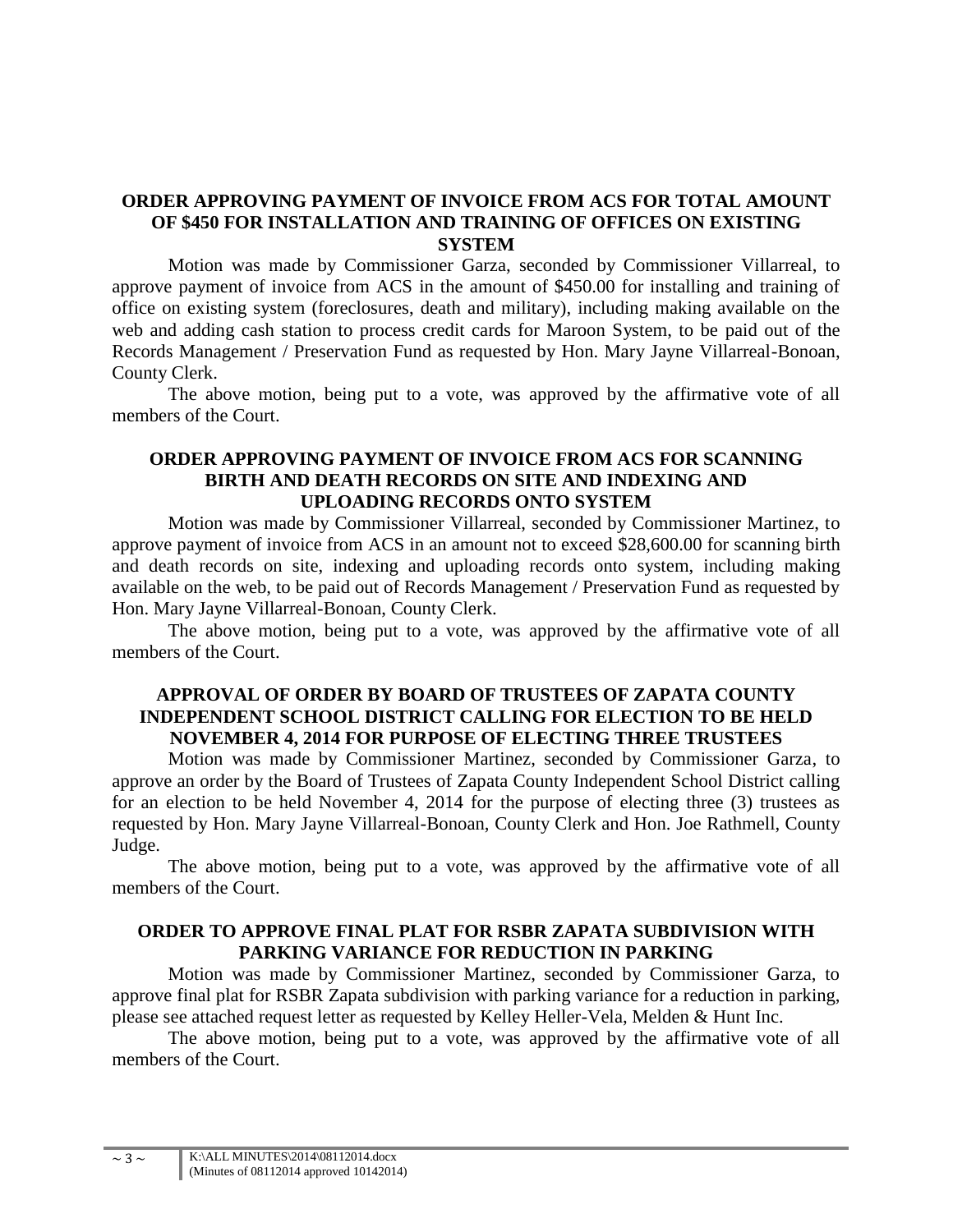## **ORDER TO HIRE RENE CUELLAR IN TEMPORARY POSITION AT ZAPATA COUNTY ENVIRONMENTAL DEPARTMENT**

Motion was made by Commissioner Vela, seconded by Commissioner Garza, to approve to hire Rene Cuellar in a temporary position in slot #1 at \$8.00 per hour under Zapata County Environmental Department as requested by Guillermo Saenz, Environmental Department.

The above motion, being put to a vote, was approved by the affirmative vote of all members of the Court.

# **ORDER APPROVING PURCHASE OF VACUUM TRUCK FOR SEWER DEPARTMENT FROM CLS EQUIPMENT CO., INC.**

Motion was made by Commissioner Martinez, seconded by Commissioner Vela, to approve the purchase of a vacuum truck for the sewer department from CLS Equipment Co. Inc., a state of Texas Vac-Con dealer, including the financing option for the purchase price of \$327,493.00, with the first payment due October 1, 2015. The truck is to be used at the lift stations, treatment plant and collection system and other wastewater related duties as requested by Carlos Treviño, Jr., Water Plant Manager.

The above motion, being put to a vote, was approved by the affirmative vote of all members of the Court.

## **ORDER APPROVING TO ASSIST RAMIREÑO WSC WITH 4" WATERLINE REPLACEMENT AND EXTENSION FROM RAMIREÑO SOUTH ALONG US HWY 83**

Motion was made by Commissioner Vela, seconded by Commissioner Villarreal, to approve to assist Ramireño WSC with a 4" waterline replacement and extension from Ramireño South along US 83 for approximately 4 miles as requested by Manuel Gonzalez, Premier Engineering.

The above motion, being put to a vote, was approved by the affirmative vote of all members of the Court.

## **ORDER TO APPROVE LINE ITEM TRANSFER FROM TOBACCO FUND TO REPAIRS & MAINTENANCE**

Motion was made by Commissioner Garza, seconded by Commissioner Martinez, to approve a line-item transfer from the tobacco fund to Repairs and Maintenance 10-543-457 in the amount \$10,000.00 as requested by Chief Juan Meza, Fire Department.

The above motion, being put to a vote, was approved by the affirmative vote of all members of the Court.

## **ORDER APPROVING LINE ITEM TRANSFER FROM TOBACCO FUND TO MEDICAL SUPPLIES**

Motion was made by Commissioner Garza, seconded by Commissioner Martinez, to approve a line-item transfer from the tobacco fund to Medical Supplies 10-543-460 in the amount of \$2,000.00 as requested by Chief Juan Meza, Fire Department.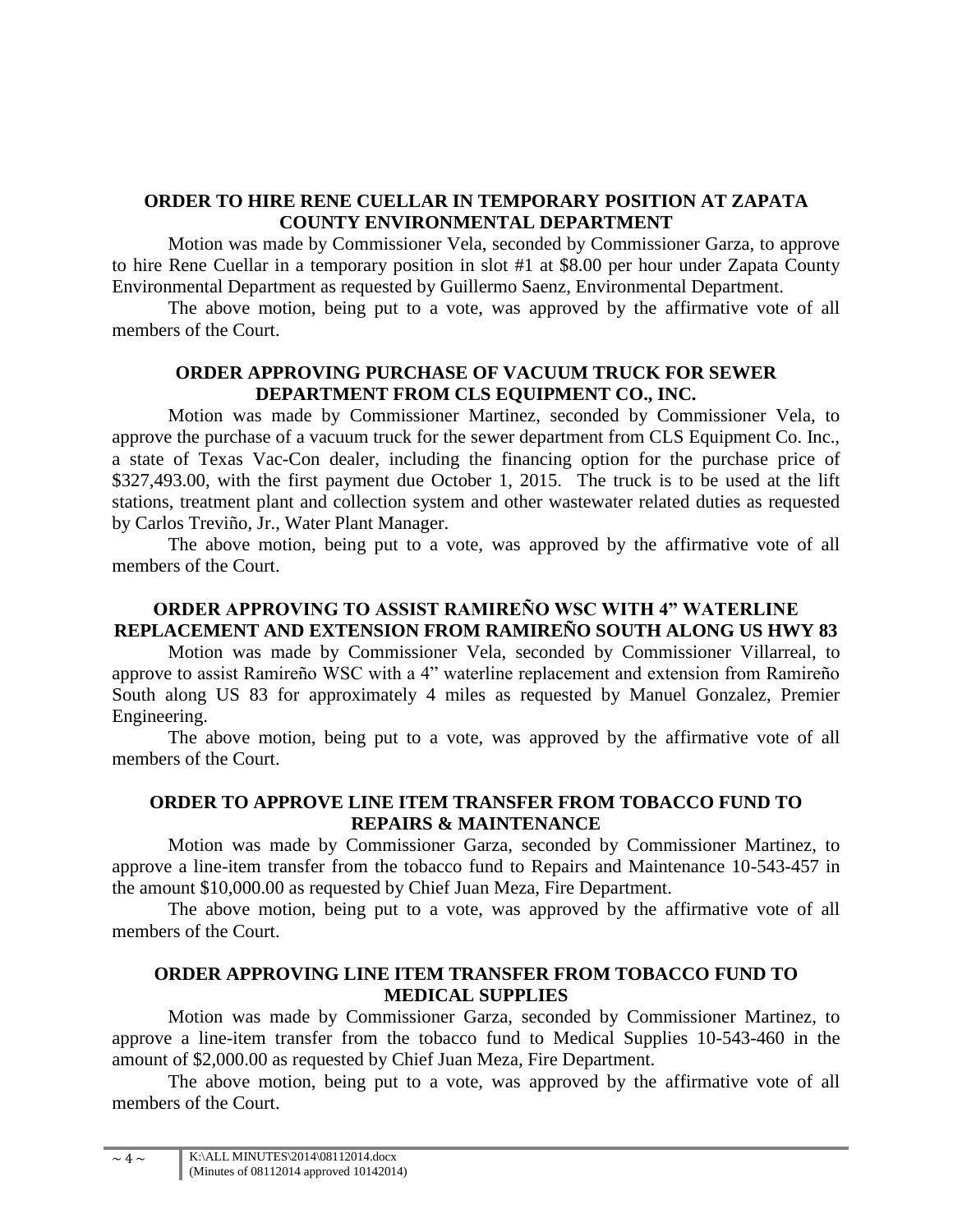# **ORDER APPROVING PURCHASE AND SERVICE CONTRACT BETWEEN ZAPATA COUNTY AND PROTECH MECHANICAL, INC. FOR PURCHASE OF ONE 120 TON CARRIER CHILLER**

Motion was made by Commissioner Garza, seconded by Commissioner Villarreal, to approve the purchase and service contract between Zapata County and Pro Tech Mechanical, Inc., for the purchase of one 120 ton Carrier Chiller in the amount of \$120,600.00 as requested by Maria Gutierrez, Courthouse Maintenance Department.

The above motion, being put to a vote, was approved by the affirmative vote of all members of the Court.

## **ORDER APPROVING LINE ITEM TRANSFERS**

Motion was made by Commissioner Garza, seconded by Commissioner Martinez, to approve the following line-item transfer in order to meet budget requirements:

|      | <b>Department</b> | <b>Line-Item</b> | <b>Fund</b> | Amount     |
|------|-------------------|------------------|-------------|------------|
| From | Non-Department    | $10-409-455$     | Water       | \$5,000.00 |
| To   | Non-Department    | 10-409-730       | Consulting  | \$5,000.00 |
|      |                   |                  |             |            |

as requested by Triunfo Gonzalez, County Auditor.

The above motion, being put to a vote, was approved by the affirmative vote of all members of the Court.

Motion was made by Commissioner Garza, seconded by Commissioner Martinez, to approve the following line-item transfer in order to meet budget requirements:

| .                                    | <b>Department</b>           | <b>Line-Item</b> | Fund              | Amount     |
|--------------------------------------|-----------------------------|------------------|-------------------|------------|
| <b>From</b>                          | <b>Recycling Department</b> | 10-598-427       | Travel & Per Diem | \$1,000.00 |
| To                                   | <b>Recycling Department</b> | 10-598-456       | Repairs & Maint.  | \$1,000.00 |
| $\sim$ 11 I $\sim$ n $\sim$ n $\sim$ |                             |                  |                   |            |

as requested by Laura Garza, Recycling Department.

The above motion, being put to a vote, was approved by the affirmative vote of all members of the Court.

Motion was made by Commissioner Garza, seconded by Commissioner Martinez, to approve the following line-item transfers in order to meet budget requirements:

|                | <b>Department</b>               | <b>Line-Item</b> | <b>Fund</b>                    | <b>Amount</b> |
|----------------|---------------------------------|------------------|--------------------------------|---------------|
| From           | 49 <sup>th</sup> District Court | 10-435-463       | <b>Special Data Processing</b> | \$3,000.00    |
| To             | 49 <sup>th</sup> District Court | 10-435-400       | Professional Serv.             | \$3,000.00    |
| From           | 49 <sup>th</sup> District Court | 10-435-463       | <b>Special Date Processing</b> | \$2,500.00    |
| To             | 49 <sup>th</sup> District Court | 10-435-403       | District Court (CPS)           | \$2,500.00    |
| From           | 49 <sup>th</sup> District Court | 10-435-463       | <b>Special Data Processing</b> | \$1,500.00    |
| T <sub>0</sub> | 49 <sup>th</sup> District Court | 10-435-462       | <b>Equipment Rental</b>        | \$1,500.00    |
| From           | 49 <sup>th</sup> District Court | 10-435-402       | Criminal                       | \$1,000.00    |
| To             | 49 <sup>th</sup> District Court | 10-435-462       | <b>Equipment Rental</b>        | \$1,000.00    |

as requested by Monica Bautista, 49<sup>th</sup> District Court.